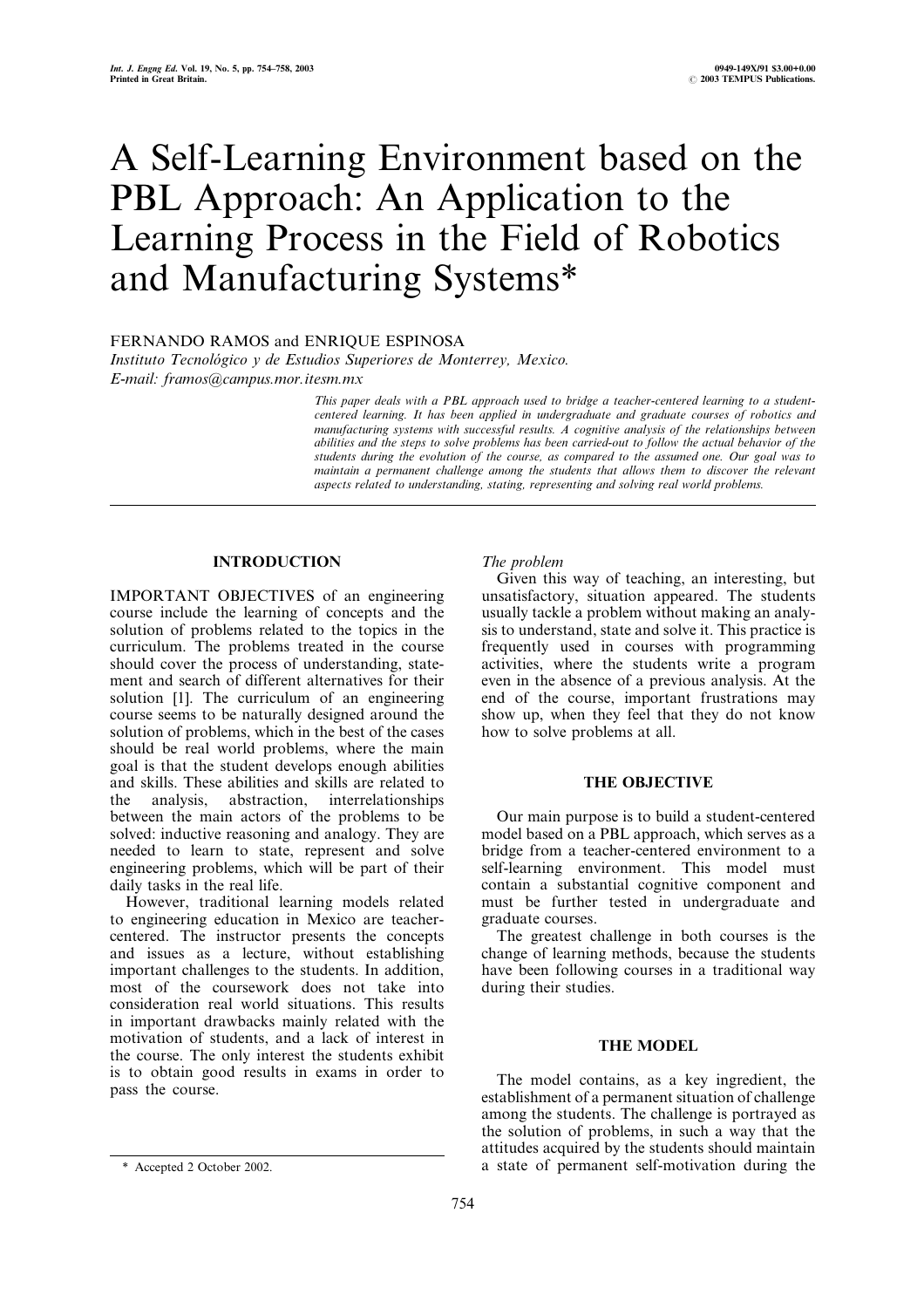evolution of the course. One of the most important moments of the learning process occurs when the students take over the course, because, from this moment on, conditions are given to establish a selflearning environment. Afterwards, the student is able to search real world problems and then to understand, set, represent, and propose alternatives for their solution. Another important characteristic of the model is that the students improve their capacities for the analysis, synthesis, abstraction, generalization, search for analogies, establishment of interrelationships between components of the system, and increase the teamwork abilities. The development of these capacities allows them, at the same time, to increase their skills to state and solve problems related to the course. A way of measuring the success of the model is when the students use meta-cognition principles to explain examples by using the cognitive abilities they acquired.

The model has the following main characteristics:

- . The instructor presents concepts and sample problems, and induces the students to pose questions as an important part of the learning process.
- . He then analyzes a problem at several levels of abstraction along two tracks: a bottom-up and a top-down model.
- . He now poses ill-structured problems to be solved as part of the challenges [2].
- . He then insists on the fact of understanding and representing a problem.
- . The students are required to search for real world problems [3].
- . The role of the teacher should gradually evolve from a principal actor to a guide, or mentor; otherwise a high risk of chaos can be created resulting in an uncontrollable situation. [4, 5].
- . The group must search for teamwork attitudes based on problems of common interest.

# Learning scenarios within the course

Since graduate and undergraduate courses are significantly dissimilar, we present them as scenarios, and proceed to compare the situations that evolved in each one.

Undergraduate course: Integrated Manufacturing Systems. Number of students: 16. Domain of studies: Engineering of Computer Systems (7 students) and Industrial Engineering (9 students).

- . General objective of the course: To apply concepts and techniques of manufacturing systems to choice, implement, design and evaluate an integrated manufacturing system; as well as to learn how to use tools and instruments of a computer-aided flexible manufacturing system.
- . Main topics to be covered: the Concept of Product Life Cycle; Concurrent Engineering; Robotics; Group Technology; Numerical Control Machines; Programmable Logic Controllers; Manufacturing Planning and Control; Integrated Computer-Aided Manufacturing.

• Dynamic of the course: Four teams were formed, each with 4 students. A restriction was placed: there should be at least one computer systems student, and no more than two, in each team. The main challenge to the students was to propose the solution of a real world problem related with the automation of manufacturing processes.

Graduate course: Multi-Robotic Cooperative Systems. Number of students: 7. Three advanced master students and 5 Ph.D. students in Computer Sciences.

General objective of the course: To apply problem statement and solving of distributed cooperative dynamic systems to a current research by the instructor: A Robot-Soccer negotiation domain. Another goal is to extrapolate the skills acquired in problem statement and solving of Robot Soccer to the distributed decision-making belonging to other domains.

Main topics to be covered: Distributed dynamic problems; problem representations at several levels of abstraction; planning models; offensive and defensive team strategies; models of distributed decision-making.

Dynamic of the course: Two teams were formed: team 1 was composed of two master students and one Ph.D. student. Team 2 was composed of three Ph.D. students and one master student. The main goal of team 1 was to develop defensive team strategies. Group 2 was involved in improving offensive team strategies reported in [6]. The main challenge to the students was to develop good algorithms so that they could participate in two parallel events to be held in Korea in May 2002: the World Championship of Soccer-Robots and the World Congress of Soccer-Robots.

#### Behavioral analysis

Figures 1 & 2 show curves representing the behavior of the students during the course. The vertical axis represents a sequence of steps to be executed in order to reach phase 3, where the [key] knowledge construction step is located. The Horizontal axis represents the time associated with the degrees of self-learning. The intersection of the K-CONST step with the Self-Learning Level IV is seen as a knowledge constructivist zone, widely known in cognitive science as the Zone of Proximal Development (ZOPED) [7]. The choice of four self-learning levels is merely arbitrary and corresponds to a division of the semester in four parts.

The phases are composed of a set of variables as follows. Meaning of variables:

- P-UND: Problem Understanding
- . P-STAT: Problem Statement
- . P-REP: Problem Representation
- . PLAN-EXE: Planning and Execution
- . FB-ANAL: Feed Back Analysis
- META: Meta-Cognition
- K-CONST: Knowledge Construction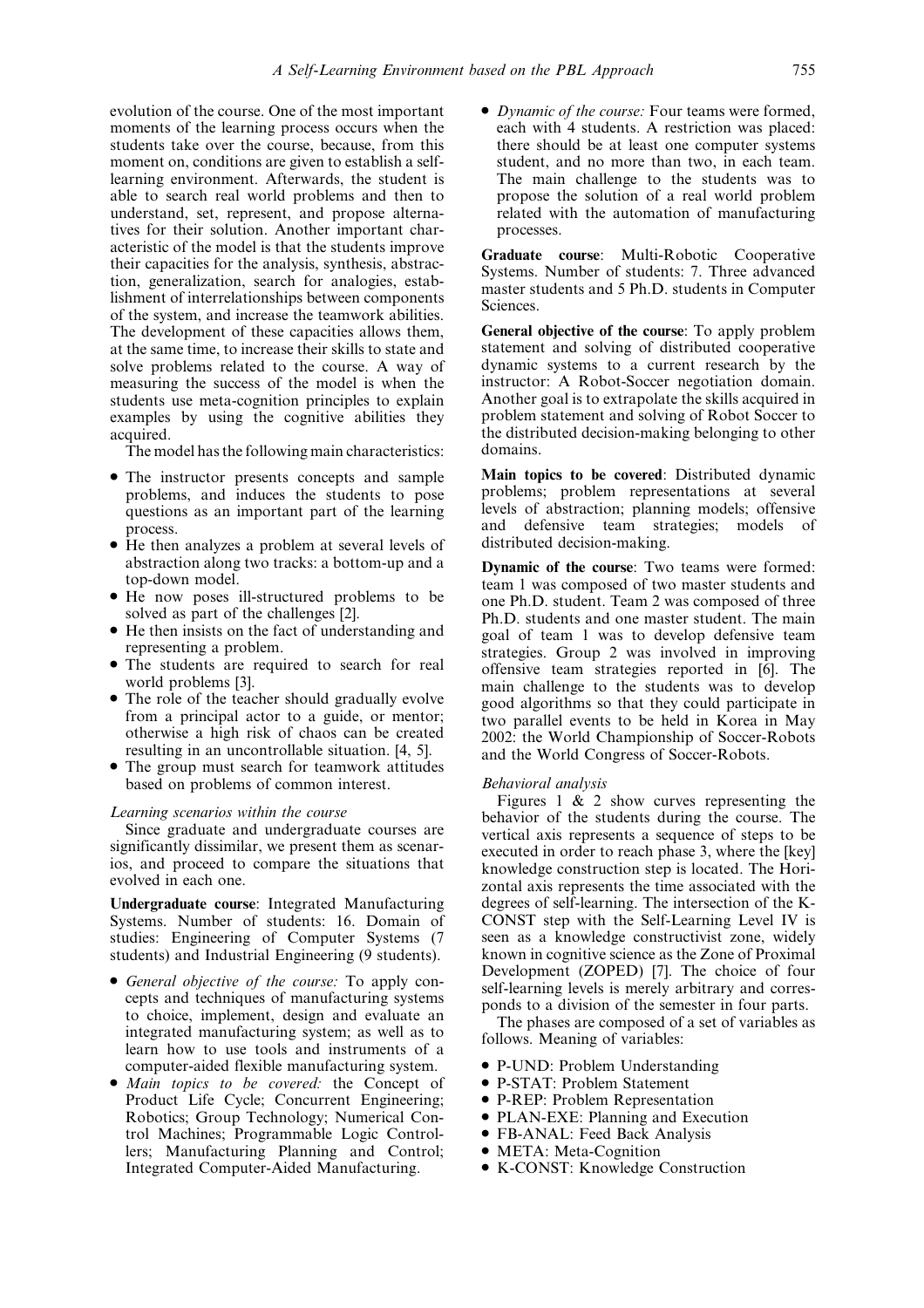

Fig. 1. Behavior of the graduate course.

The sets of variables related to the phases 1, 2 and 3 are as follows:

. Phase 1 (P-UND, P-STAT, P-REP): Analysis, Synthesis, Abstraction, Inter-Relationships & Characterization. Basic attitudes: Investigation and teamwork.

. Phase 2 (PLAN-EXE, FB-ANAL): Analysis, Synthesis, Abstraction, Generalization, Inter-Relationships, Characterization, Induction,



Fig. 2. Behavior of the undergraduate course.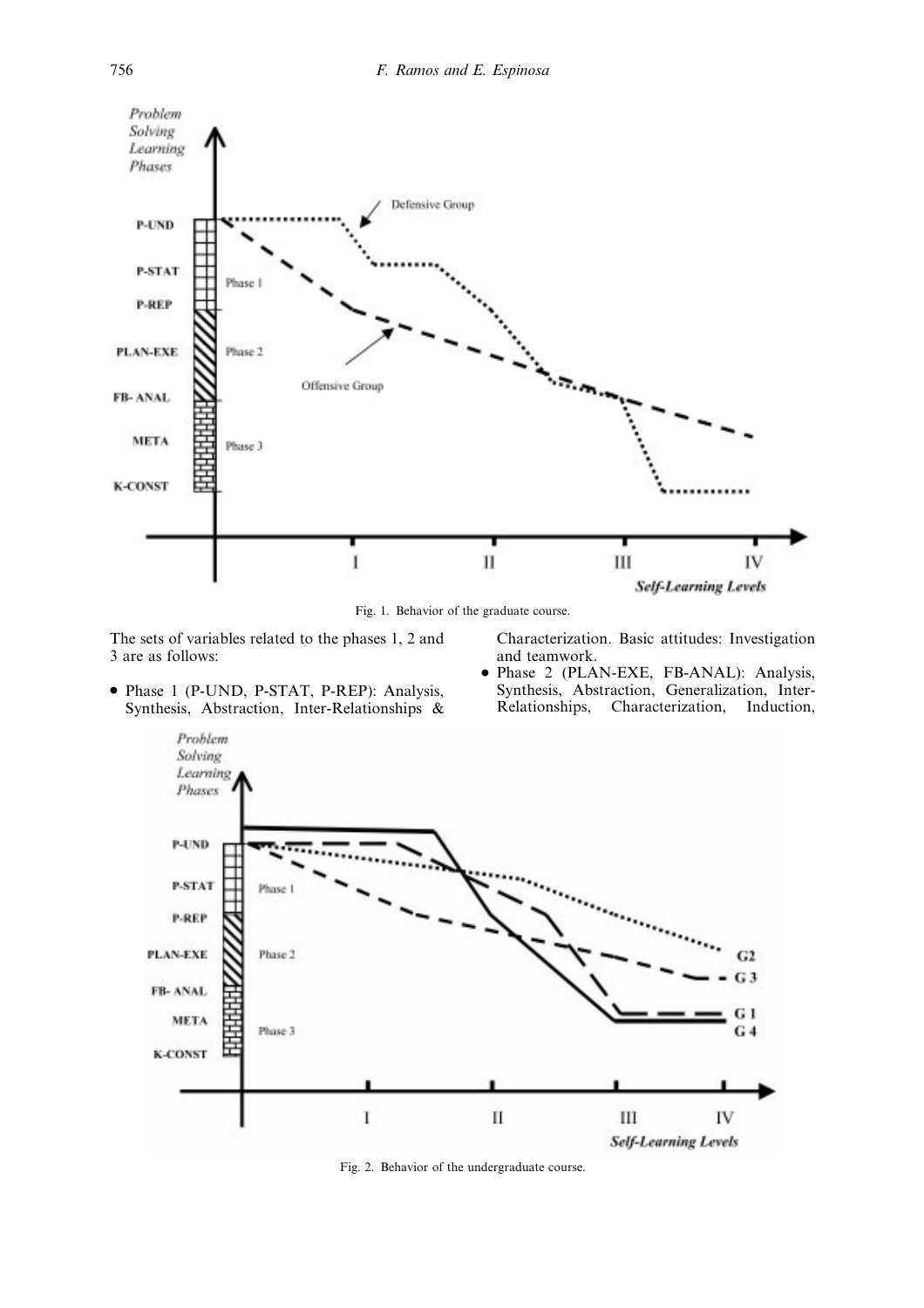Modeling & Analogy. Basic attitudes: Investigation and Teamwork.

. Phase 3 (META, K-CONST): Analysis, Synthesis, Abstraction, Generalization, Inter-Relationships, Characterization, Induction, Modeling, Analogy, Conceptualization & Discovery. Basic attitudes: Investigation and Teamwork.

The attitude of investigating is always present in the students of the graduate program as an essential element of the curriculum. On the contrary, the undergraduate students do not use necessary to investigate during their studies.

### GRADUATE COURSE

Figure 1 shows graphs that represent the behavior of groups 1 and 2. Based on these, it is observed that the defensive group has taken more time on phase 1 than the offensive group. There was a concurrence of both groups, between periods II and III, during the phase 2 (planning and execution). However, the group capable of reaching the phase 3 during the period III was group 1. Moreover, in spite that group 1 designed defensive strategies, this group actually beat group 2 in several matches, and also reached the zone of meta-cognition and knowledge construction. This can be explained as follows: group 1 has assumed a deeper attitude of analysis. Consequently, they built richer abstractions, inter-relationships and characterizations than group 2. That is the reason of the importance of phase 1. It can be concluded that the deeper a team makes progress in this phase, the stronger their bases to build and discover knowledge are.

## UNDERGRADUATE COURSE

In this course, four teams were assembled. Figure 2 shows four curves that represent the learning behavior of teams 1, 2, 3 and 4. There is a coincidence with the graduate course during the phase 1, because team 1 and team 4 have adopted an attitude of making a deeper analysis, which constituted the difference with teams 2 & 3. Due to the behavior during phase 1, teams  $1 \& 4$  could reach phase 3. The leader of group 1 was a female student of industrial engineering, whose main attitude was to be very analytical. In team 4 there were two students, a female and a male, both of them of very analytical nature. They shared the leadership of the group. The female was a student of industrial engineering, while the male majored in computer engineering. The industrial engineering students tend to make structural analysis during their studies. In these contexts the representation of links between the components of the system is very important. On the contrary, in teams 3 and 4 the leaderships were computer engineering majors. It is well known that the students of this field are prone to code a program without dedicating important efforts to a previous analysis of the problem. We thus concluded that the attitude related to analysis gives important fruits that are reflected in phase 3, where metacognition and knowledge construction is situated.

The teacher should identify the leader of the group because he is the more sensible to accept the challenges. Nevertheless, this action should be discrete. Otherwise, the other members of the group can give up the interest to the course feeling that they are not involved.

One of the main characteristics of the graduate course concerns research as an important part of the curriculum design. That is the reason why the behavior represented by the curves is different and none of the groups of the undergraduate course reached the ZOPED. It is now evident that a problem-solving context is useful to convert declarative knowledge into useful skills and situated knowledge, which can be applied as successively approximate learning productions [8] that can be eventually mapped with an appropriate ontology such as time-analysis [9].

#### **CONCLUSION**

It has been proved that the teacher-centered learning model does not allow the students to develop cognitive abilities necessary to solve problems. On the contrary, the student-centered learning model is an alternative solution to this problem, which is enriched by integrating the PBL approach as mechanism to maintain the student in a permanent challenge and consequently in a constant motivation.

In this work, an analysis of the relationships between cognitive abilities and the steps to solve problems in order to monitor the behavior assumed of the students during the evolution of the course has been carried out. It has been shown that an attitude to make a deep analysis of a problem provides tools to understand and build richer abstractions, interrelationships and characterizations to represent a problem, make plans, build, and discover knowledge.

## **REFERENCES**

- 1. Geroge Poyla, How to Solve It, Princeton University Press, USA (1965).
- 2. Shella Mierson, A problem based learning course in physiology for undegraduate and graduate